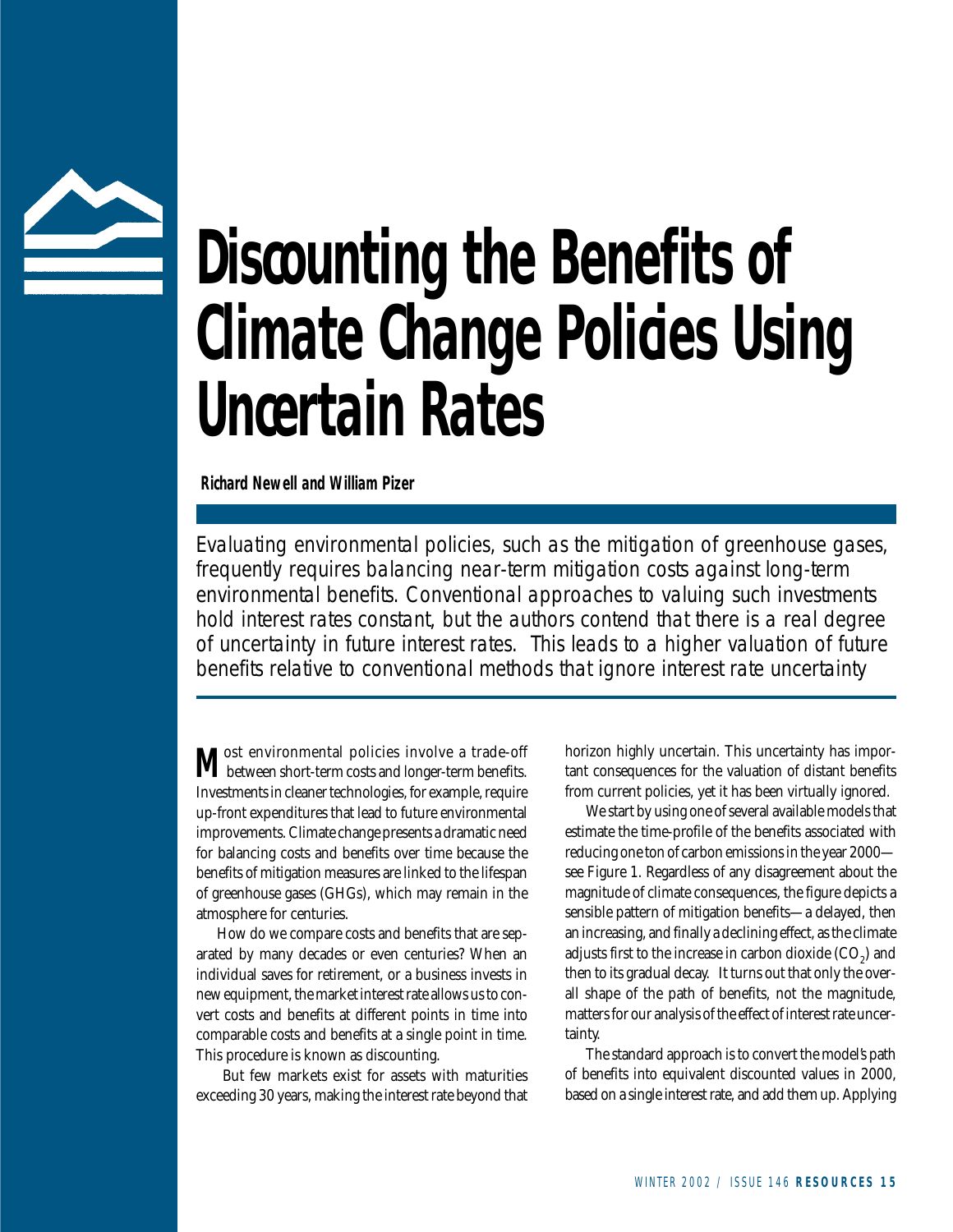

*Figure 1: Time Profile of Benefits from Reducing 1 Ton of Carbon Emissions in 2000 Note: Based on William Nordhaus' Dynamic Integrated Climate Economy (DICE) Model*

an interest rate of 4%—the average rate of return to government bonds over the past 200 years—one obtains a discounted value of about \$6 per ton. This value can be balanced against marginal mitigation costs to determine optimal reductions or directly interpreted as the optimal tax on  $CO<sub>2</sub>$  emissions.

Despite the appealing simplicity of that approach, no one knows whether the interest rate will be 4% for the next 400 years. How, then, can we calculate the value of tomorrow's benefits in today's dollars?

## **Discount Rates**

The term *discounting* arises because individuals typically value future consumption less than present consumption—they discount the future. Discounting is tied to the interest rate, which reflects the rate at which wealth can be traded across time. For example, investing \$100 at 7% yields \$107 at the end of the year. That \$100 today can be traded for \$107 next year indicates equivalence between these values. One would say that the future (next year) is discounted at 7%.

The investment criterion used in business provides another way of looking at the rationale behind discounting. Here's an example. Let's say private firms can borrow funds at 7% interest. If \$100 invested in research or equipment yields a net pay-off of more than \$7 every year, they can repay creditors and have something left over. Otherwise, they lose money. This is the net present value rule: if the net benefits from a project discounted

at 7% are greater than zero, the project is desirable.

Enter taxes. Because individuals pay up to 50% in federal, state, and local income taxes on their 7% pretax return, their actual return is closer to 4%. This consumption rate of interest is a measure of the rate at which people trade off their spending over time. Individuals can forgo consumption today, invest the money, and consume the after-tax proceeds from the investment at some future date.

The type of investment raises another complication, because riskier assets compensate investors by paying a higher rate of return. Thus, while equities have had an average return of about 7%, bonds have had an average return of only 4% before and 2% after taxes. To separate risk from discounting, we need to identify low-risk investments. Government bonds are considered very safe and a benchmark for the consumer interest rate absent any risk premium.

Applied 400 years into the future, however, the 2%–7% range of plausible discount rates has a corresponding difference in discounted values of 200 million-to-1. On top of this enormous variation depending on the choice of rate, we must consider how these rates may change in the future.

Consider the history of interest rates on long-term U.S. government bonds (Figure 2). Treasury bonds represent the highest-quality, lowest-risk market investment consistently available in the United States over the past 200 years. There have been persistent fluctuations in the real interest rate over the past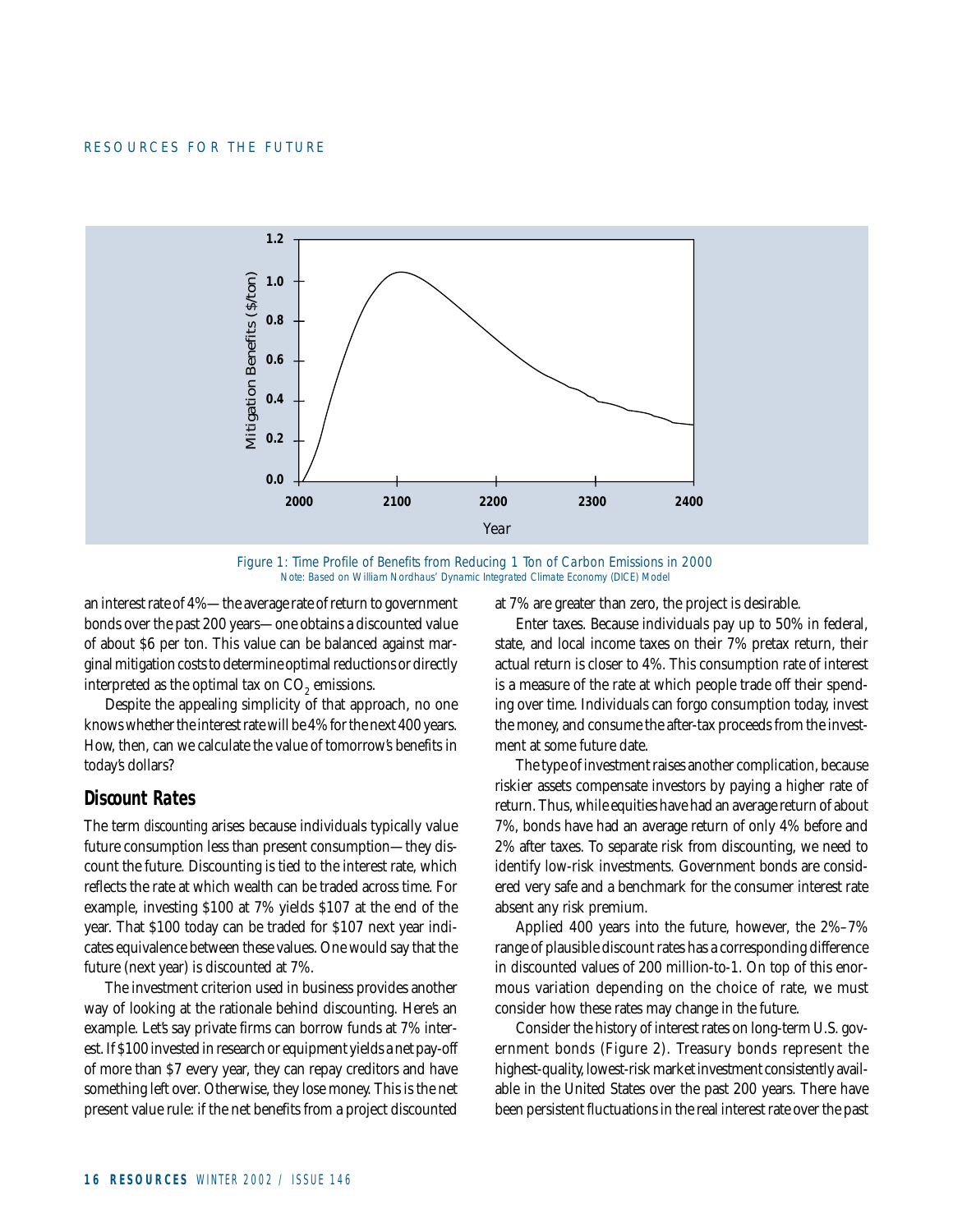

*Figure 2: Market Interest Rate on U.S. Long-Term Government Bonds (1798–1999) (adjusted for inflation)*

200 years, and it should not be surprising if interest rates continue to change by 3% or more—up or down. We need to evaluate the impact of this behavior on future valuations.

# **The Effect of Uncertainty on Future Valuations**

Suppose we all agree that the current discount rate should be about 4%, based on the average market return to government bonds. Arguably, future rates might decline to as little as 1% over the next 100 years—or rise to 7%. If they fall to 1%, \$100 dollars in 2100 is worth \$20.28 today. But if they rise to 7%, \$100 in 2100 is worth only \$0.20 today. Placing equal weight on these two outcomes, the expected value of \$100 in 2100 would be \$10.24.

Now consider the same analysis for the present value of \$100 in 2101—just one year later. Based on a rate of 1% in 2100, the \$20.28 would be worth only \$20.08 (20.28 ÷ 1.01 = 20.08). Similarly, at 7% in 2100, the \$0.20 would decline to \$0.19 (0.20  $\div$  1.07 = 0.19). Averaging these results, the expected value of \$100 delivered in the year 2101 would be \$10.13. The expected value thus declines by  $1\%$  ( $10.24 \div 10.13 = 1.01$ ).

That is, with equal probability on 1% and 7%, the effective discount rate is very close to the lower value, not the average of the two values. As it turns out, it is discount factors, not discount rates, that one should average—and this distinction makes a big difference for long time horizons. (Discount factors multiply future values to convert them into today's dollars.)

Why does one effectively use the low rate rather than the

average? Intuitively, discounting benefits 100 years hence depends only on the lower rate because the higher rate discounts future benefits to such an extent that they add very little to the expected value. The expected value of \$10.24 almost equals the value when the rate falls to 1%, \$20.28, multiplied by the probability of that outcome, 50%. In fact, the expected value would be virtually the same if the high-value interest rate were 10% or 110%—instead of 7%. In this way, the change in value between periods comes to depend solely on the lower rate.

Next we need to model the fluctuations in interest rates. Do they take "random walks"? That is, just as when a drunk meanders down the street, his movement is random, and wherever he is now, that is the best guess about where he will be in the future. We might therefore assume that current rates represent the best estimate of future rates. Or do interest rates, whatever their short-term random movement, tend to revert to a longrun average or "mean"?

Unfortunately, the statistics neither confirm nor reject either model, and yet the choice makes an enormous difference. Under the mean-reverting model, which assumes that interest rates cannot remain high or low indefinitely, uncertainty about future interest rates has a much smaller effect on future valuation. Although the random walk model is more compelling to us, we report results for both models because subjective opinions could differ.

Based on statistical estimation of historical interest rates, we can simulate future interest rate paths. We repeat this process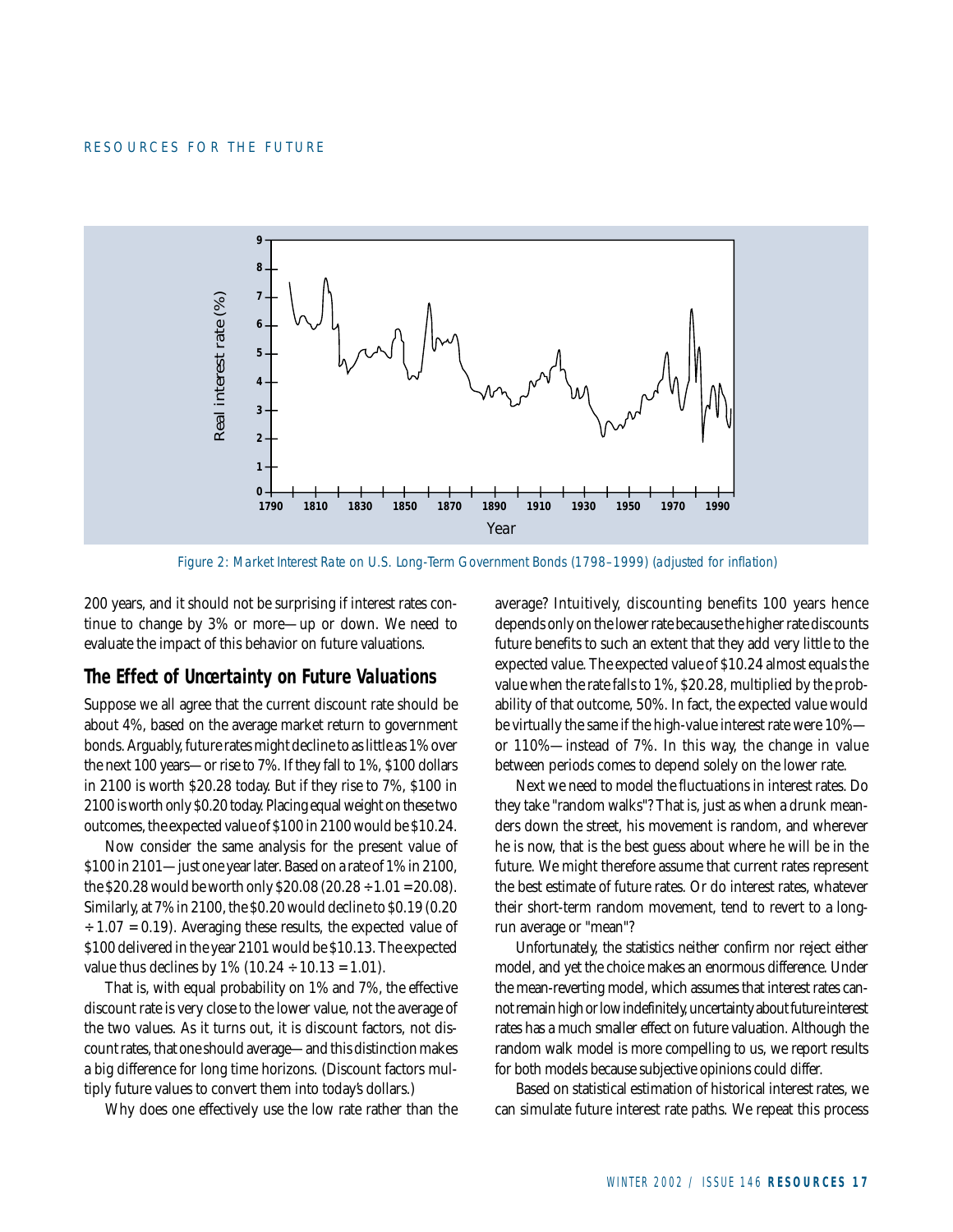| Years in future | Discounted rate model |                |             | Value relative to constant discounting |             |
|-----------------|-----------------------|----------------|-------------|----------------------------------------|-------------|
|                 | Constant 4%           | Mean reverting | Random walk | <b>Mean Reverting</b>                  | Random walk |
| $\mathbf{0}$    | \$100.00              | \$100.00       | \$100.00    | 1                                      | 1           |
| 20              | 45.64                 | 46.17          | 46.24       |                                        |             |
| 40              | 20.83                 | 21.90          | 22.88       |                                        | 1           |
| 60              | 9.51                  | 10.61          | 12.54       |                                        | 1           |
| 80              | 4.34                  | 5.23           | 7.63        |                                        | 2           |
| 100             | 1.98                  | 2.61           | 5.09        |                                        | 3           |
| 120             | 0.90                  | 1.33           | 3.64        | 1                                      | 4           |
| 140             | 0.41                  | 0.68           | 2.77        | $\overline{2}$                         | 7           |
| 160             | 0.19                  | 0.36           | 2.20        | $\overline{2}$                         | 12          |
| 180             | 0.09                  | 0.19           | 1.81        | $\overline{2}$                         | 21          |
| 200             | 0.04                  | 0.10           | 1.54        | 3                                      | 39          |
| 220             | 0.02                  | 0.06           | 1.33        | 3                                      | 75          |
| 240             | 0.01                  | 0.03           | 1.18        | 4                                      | 145         |
| 260             | 0.00                  | 0.02           | 1.06        | 5                                      | 285         |
| 280             | 0.00                  | 0.01           | 0.97        | 7                                      | 568         |
| 300             | 0.00                  | 0.01           | 0.89        | 11                                     | 1,147       |
| 320             | 0.00                  | 0.01           | 0.83        | 16                                     | 2,336       |
| 340             | 0.00                  | 0.00           | 0.78        | 26                                     | 4,796       |
| 360             | 0.00                  | 0.00           | 0.73        | 43                                     | 9,915       |
| 380             | 0.00                  | 0.00           | 0.69        | 74                                     | 20,618      |
| 400             | 0.00                  | 0.00           | 0.66        | 131                                    | 43,102      |

Table 1. Value Today of \$100 in the Future

tens of thousands of times, each time drawing a different random path. Finally, we can make future benefits comparable with current costs by using a discount factor that translates future dollars into today's dollars. From the simulations, we have tens of thousands of equally plausible values for the discount factor at a particular point in the future. Common sense—and indeed economic theory—would tell us to average them to find an expected discount factor and, multiplied by the valuation in the future, an expected present value.

Table 1 presents our estimates, under both models, of discount factors over the next 400 years based on a 4% return in 2000 and using historical data on long-term government bonds to quantify interest rate uncertainty. For comparison, we present discount factors from a constant 4% rate. Discount factors are expressed in terms of the value today of \$100 provided at various points in the future—that is, the discount factor multiplied by 100.

After only 100 years, conventional discounting at a constant

4% undervalues the future by a factor of 3 compared with the random walk model of interest rate behavior. After 200 years, conventional discounting is off by a factor of about 40. After 400 years, it is off by a factor of more than 40,000. The mean-reverting model produces less dramatic yet still significant results, raising the discount factor by a factor of about 130 after 400 years.

We also run the numbers starting from initial interest rates of 2% and 7%—our upper and lower bounds—in the random walk model and find that the relative effect of interest rate uncertainty rises as the initial rate rises. For example, the effect after 400 years raises the valuation by a factor of 530 million based on an initial 7% rate, but the factor is a little over 100 based on an initial 2% rate. Intuitively, the effect must be smaller for low discount rates because the range of possible lower rates (0–2%) is narrower.

The difference between valuations using different initial rates is generally smaller when uncertainty about future rates is incor-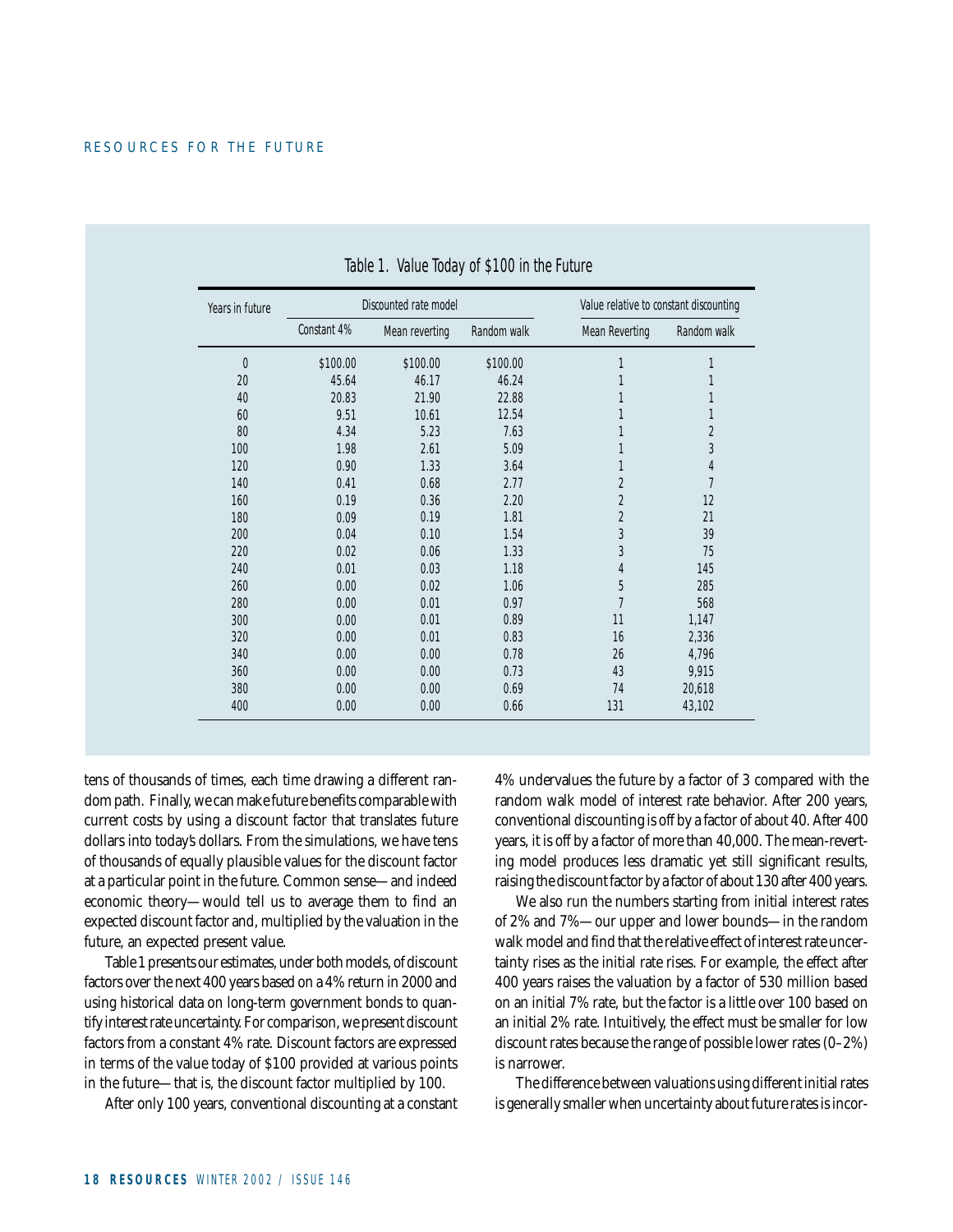porated. The ratio of discount factors using a 2% versus a 7% initial rate (based on the random walk model) becomes about 40 after 400 years. Though still substantial, that compares favorably with a factor of 200 million based on constant discount rates. In other words, the effect of uncertainty renders the choice of discount rate less important.

## **Valuing Future Climate Change Consequences**

We can now apply our uncertainty-adjusted discount factors to the consequences of climate change caused by CO<sub>2</sub> emissions. Take the estimated benefits every year in the future due to a oneton reduction in  $CO<sub>2</sub>$  emissions in the year 2000, multiply by the discount factor for that year, and sum. The results are shown in Table 2.

Based on a random walk model and an initial rate of 4%, uncertainty about future interest rates raises the estimated present value of reducing carbon emissions from about \$6 per ton to \$10—an increase of more than 80%. Using the mean-reverting model, we find a more modest effect of about 14%. An initial rate of 7% yields a 95% increase, and an initial rate of 2% yields an increase of about 55%. This result—that the relative effect of uncertainty is larger when the initial rate is higher—reflects the greater opportunity for uncertainty to lower rates (versus a low initial rate that simply cannot go much lower).

Because we focus on a 400-year horizon, our results are con-

servative; extending the horizon further into the future introduces damages that are counted more heavily in the presence of uncertainty. Applying the uncertainty-adjusted discount factors to longer-lived GHGs (such as methane or sulfur hexafluoride) or including catastrophic or permanent events (including species loss) also generates larger increases in discounted climate damages because the consequences would be more heavily concentrated in the future. In general, the greater the proportion of benefit flows occurring in the distant future, the greater will be the error introduced through discounting that ignores uncertainty in the discount rate itself.

### **Conclusion**

The evaluation of environmental policies frequently requires balancing near-term mitigation costs against long-term environmental benefits. To make these costs and benefits comparable, economic theory suggests discounting future consequences based on the market rate of return to investment. In this way, one gains assurance that environmental policies provide welfare improvements that are at least as good as other productive activities.

Here, we have considered the effect of uncertain future interest rates on the valuation of future benefits. Because unexpectedly low discount rates raise valuations by a much larger amount than unexpectedly high discount rates reduce them, uncertainty raises future valuations relative to analyses that assume a fixed discount rate.

|                      |                      | Benefits from 1 ton of<br>carbon mitigation | Relative to<br>constant rate |
|----------------------|----------------------|---------------------------------------------|------------------------------|
| Government bond rate | Constant 4% rate     | \$5.74                                      |                              |
| (4%)                 | Random walk model    | \$10.44                                     | $+82%$                       |
|                      | Mean-reverting model | \$6.52                                      | $+14%$                       |
| 2% rate              | Constant 2% rate     | \$21.73                                     |                              |
|                      | Random walk model    | \$33.84                                     | $+56%$                       |
|                      | Mean-reverting model | \$23.32                                     | $+7%$                        |
| 7% rate              | Constant 7% rate     | \$1.48                                      |                              |
|                      | Random walk model    | \$2.88                                      | $+95%$                       |
|                      | Mean-reverting model | \$1.79                                      | $+21%$                       |

Table 2. Expected Discounted Value of Climate Mitigation Benefits (per ton Carbon)